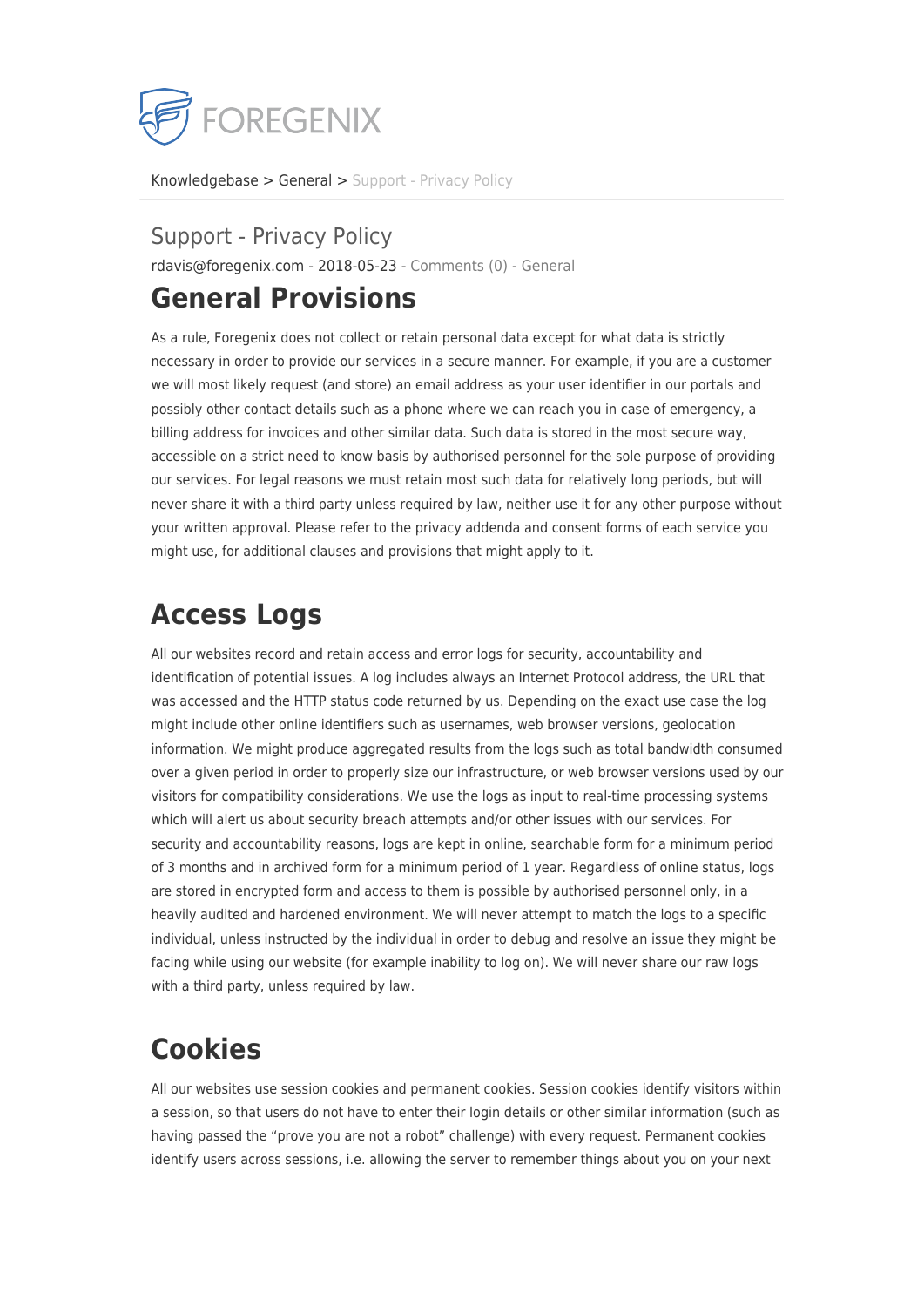visit. We use cookies to enhance your user experience, to provide you with our services and to obtain analytics which help us improve our website and tailor it to your needs. You can disable cookies but this might have a negative impact on your user experience and some services might not work as expected, or at all. Please see the section "This Website" for a detailed listing of the cookies used by www.foregenix.com and their purpose and expiration.

## **Data Processor**

Foregenix does not engage in personal data processing as the term is defined by the GDPR. However, in many cases we provide our clients with various direct and indirect ways of uploading or storing data to our systems as part of our services and have very very little control over the content that is uploaded. Therefore, it is possible that personal data might find its way into our systems by accident, by deliberate abuse or attached to a client request the fulfilment of which would constitute personal data processing in terms of the GDPR. Should such an incident come in our attention, we shall take action which depending on the exact circumstances might include reporting the incident to the authorities. In any event, we will never process the data.

## **This website**

This website (support.foregenix.com) is our customer support portal and is addressed to Foregenix customers, although some sections such as the Frequently Asked Questions could be of interest to the general public. Our main lawful basis for collecting the data described below is contractual obligation, that is we collect exactly what data we need in order to be able to support our customers.

You can request a machine-readable export of your personal data. You can request a correction to your data. Finally you can request that we delete your personal data, if this data was submitted to us without your knowledge or consent, or by accident. All such requests will be honoured in one working month, subject to you providing us with sufficient proof of evidence.

# **Types of data collected**

When an individual sends an email message to support.foregenix.com, the ticketing system automatically stores their email address and creates a user account with this exact email address as its unique identifier. This is the minimum amount of data that Foregenix Support must have at its disposal for interacting with a customer. In addition, account data might be augmented with the following pieces of personal information, if submitted to us:

- Name
- Company affiliation
- Location (especially timezone)
- Billing address
- Phone number(s) (landline and mobile)
- Alternative contact methods